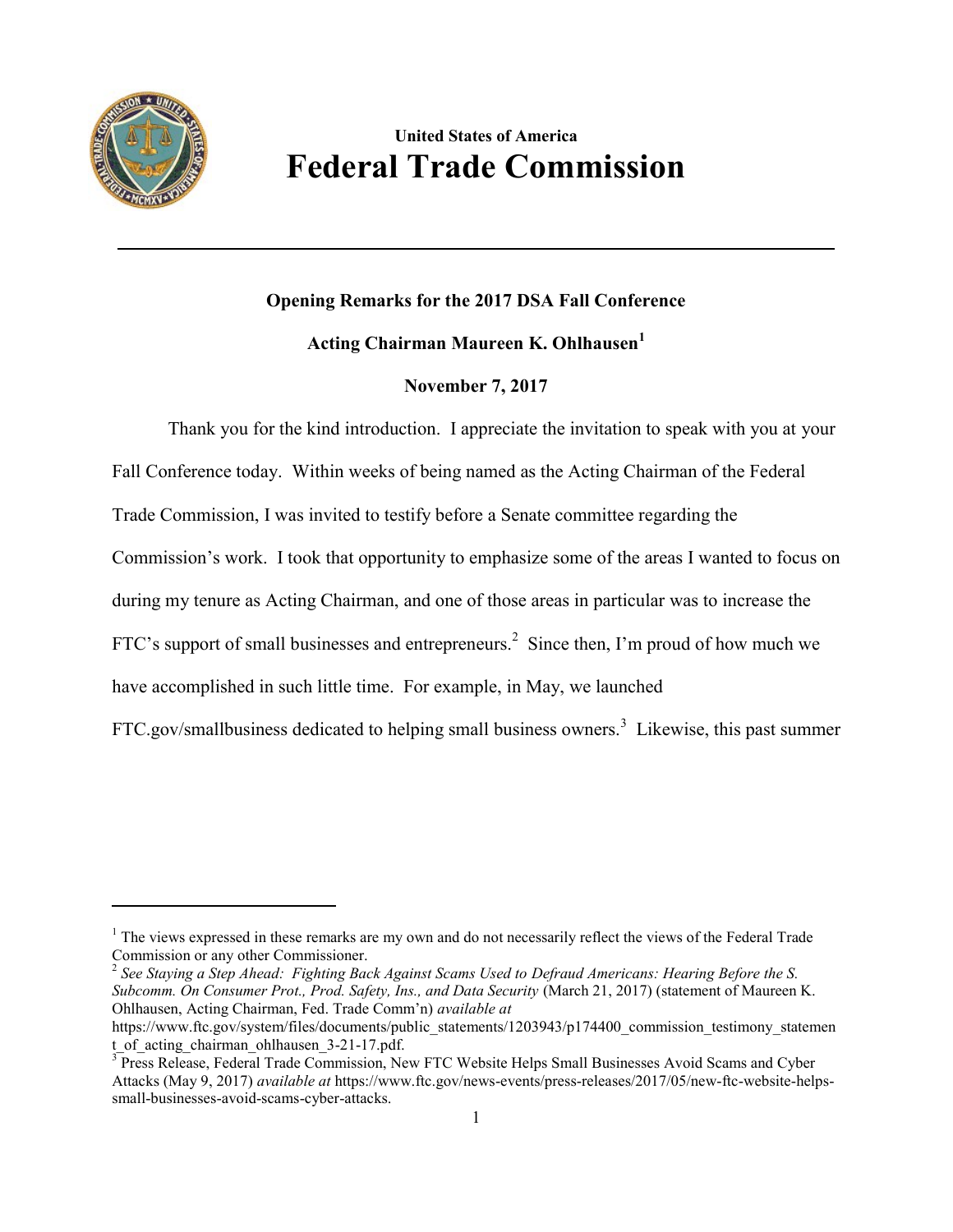and fall we hosted a series of roundtables around the country with the National Cyber Security Alliance on small business data security and the privacy issues they face.<sup>4</sup>

My commitment to helping small businesses and entrepreneurs is one of the reasons I'm excited to be speaking to the DSA today. I recognize that at the heart of the direct selling model are entrepreneurs – those men and women who are out there innovating, taking risks, and trying to generate value from their investments.

And the direct selling model has a lot to offer those entrepreneurs. Start-up costs are often low and the affiliated company can provide administrative and logistical support, which allows the entrepreneurs to focus on what they care most about – building up their business. The direct selling model can also lead to efficiencies in the marketplace. For example, for some types of product, such as credence or experience goods, recommendations from friends or family may be a more efficient way for the product to be distributed. And an open and efficient market benefits consumers.

The direct selling industry covers a vast landscape of the retail marketplace and the methods of direct selling can differ significantly. Likewise, the goods and services being sold through this retail channel are varied and diverse. It's also an innovative industry. From internet advertising to email marketing to social media promotions, direct selling companies have incorporated new technologies into their selling model. And as technology continues to evolve, so will the industry.

The FTC thus faces important questions about the best way to oversee a diverse industry that is constantly changing. Because of the dynamic and diverse nature of the direct selling

l

<sup>&</sup>lt;sup>4</sup> Press Release, Federal Trade Commission, FTC to Host Cybersecurity Roundtables with Small Businesses (July 20, 2017) *available at* https://www.ftc.gov/news-events/press-releases/2017/07/ftc-host-cybersecurity-roundtablessmall-businesses.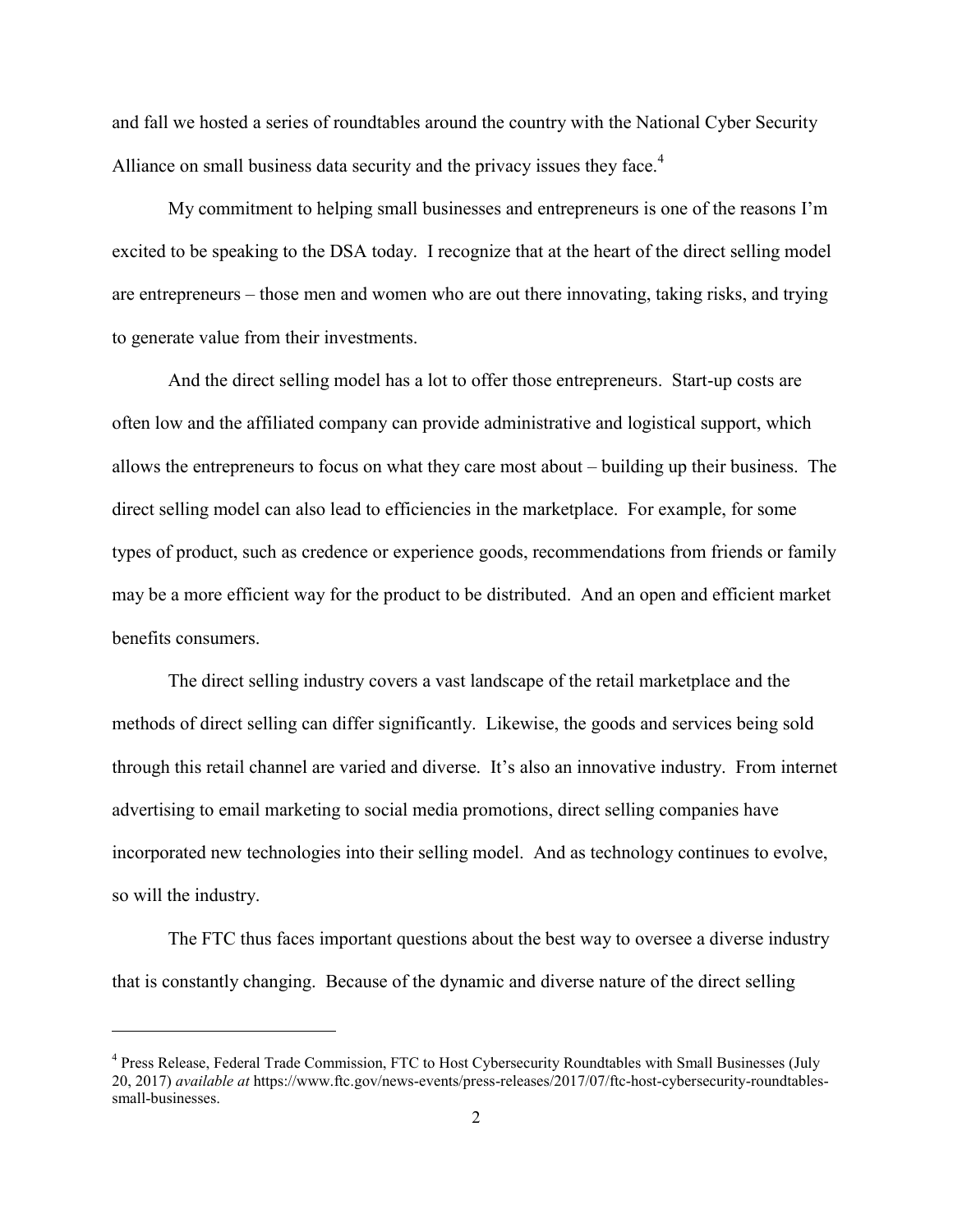industry, including multi-level marketing, we have tried to stay away from a one-size fits all regulatory approach. For example, multi-level marketers were originally included within the proposed ambit of the FTC's Business Opportunity Rule.<sup>5</sup> But in response to that proposal, we received comments from both industry groups and consumers suggesting that the Rule was inadequate for such a diverse industry as multi-level marketing. Industry further argued that the Rule's provisions would impose devastating burdens on multi-level marketers.<sup>6</sup> Based on those comments, the FTC decided that it was not practicable or sufficiently beneficial to consumers to apply the provisions of the Business Opportunity Rule to the multi-level marketing industry at large.<sup>7</sup> Instead, the FTC determined that it would continue to use the FTC Act to challenge unfair and deceptive acts within that industry.

Any effective oversight framework should ensure that consumers are protected, while still allowing innovation to flourish. The best frameworks for accomplishing these goals will be ones that are nimble, transparent, and incremental. An example of one such framework, when applied effectively, is industry self-regulation, backstopped by government enforcement.

Self-regulation can mean several different things and take several different forms. But broadly speaking, it is the actions of an industry to improve marketplace behavior for the benefit of consumers.<sup>8</sup> Self-regulation can include, among other things, certifications, complaint resolution, and professional conduct standards. Effective self-regulation benefits everybody. Let me explain.

 $\overline{\phantom{a}}$ 

<sup>5</sup> *See* Statement of Basis and Purpose, Business Opportunity Rule, 76 Fed. Reg. 76816, 76818 (Dec. 8, 2011). 6 *See id*.

<sup>7</sup> *Id*. at 76819.

<sup>8</sup> *See* Chairman Deborah Platt Majoras, *Self-Regulatory Organizations and the FTC* (April 11, 2005) *available at* http://www.ftc.gov/sites/default/files/documents/public\_statements/self-regulatory-organizations-andftc/050411selfregorgs.pdf.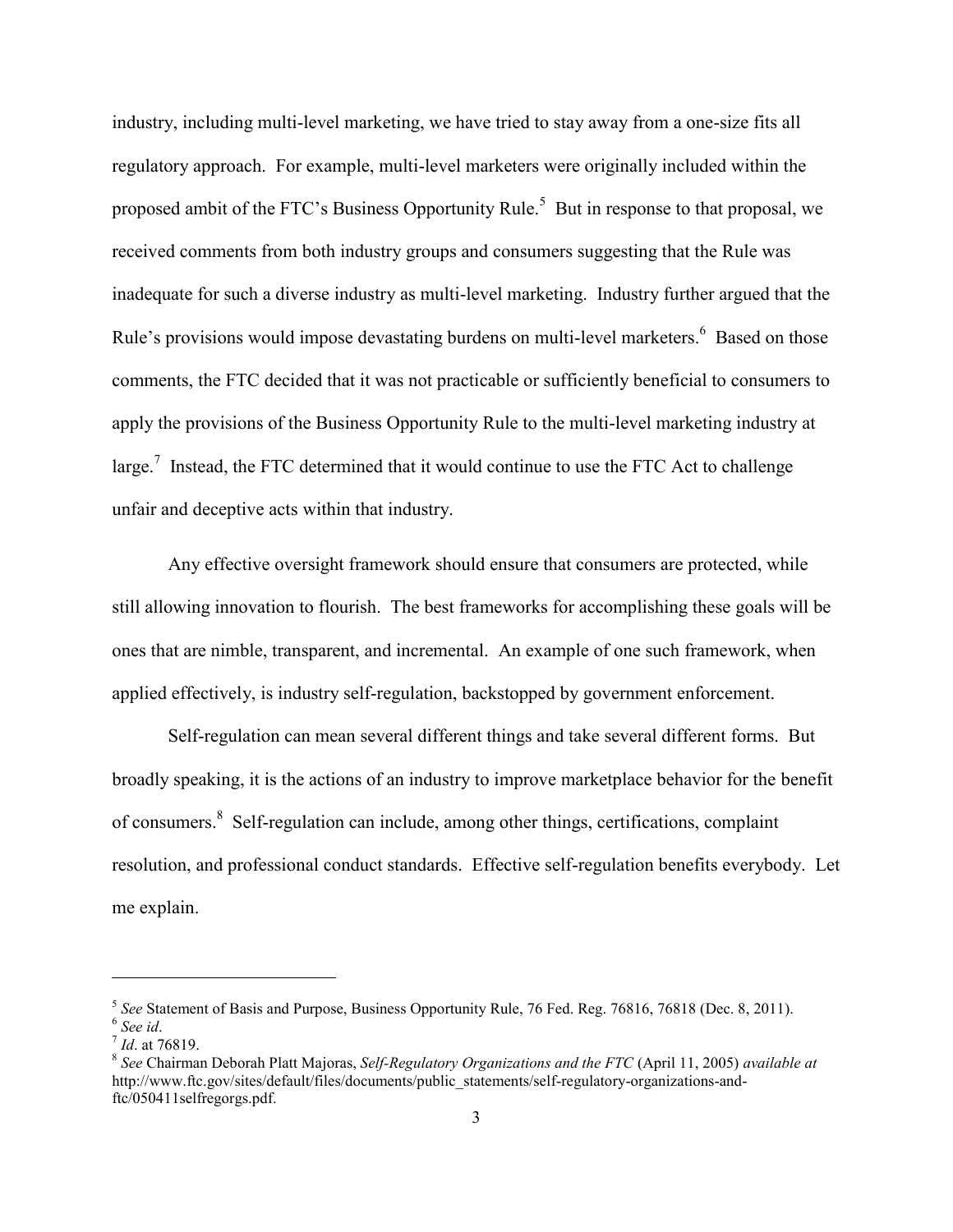Of course, it benefits the industry that is self-regulating. By applying their boots-on-theground knowledge, industry members are able to provide guidance that addresses problems in the marketplace, and in a manner consistent with actual industry practices.<sup>9</sup> In addition, when compared to more traditional legislative or rulemaking efforts, self-regulations are also easier to reconfigure in response to changes in the market place.<sup>10</sup> An industry is thus less likely to be bogged down by rules that no longer accurately reflect industry practices.

An effective system of self-regulation can also improve an industry's reputation in the marketplace. Benjamin Franklin noted that "the rotten apple spoils his companion."<sup>11</sup> And as unfair as it may be, the actions of a few bad apples can cast an entire industry in a negative light. Through effective self-regulation, an industry can weed out the bad apples in an efficient and cost-effective way.

Effective self-regulation is also valuable to government agencies like the FTC. The DSA estimates that in 2016, 20.5 million people were involved in direct selling in the United States.<sup>12</sup> In contrast, the FTC has a headcount of approximately 1,160 people. Our employees are hardworking and dedicated to their mission, but if effective self-regulators can help us cover more ground, we welcome it. We can then focus our attention and resources on the more egregious conduct that causes significant consumer harm.

Most importantly, effective self-regulation benefits consumers by having additional protections in the marketplace. For example, if an effective self-regulator is able to identify and

 $\overline{\phantom{a}}$ 

<sup>9</sup> *See* Joel Timmer, *Television Violence and Industry Self-Regulation: The V-Chip, Television Program Ratings, and the TV Parental Guidelines Oversight Monitoring Board*, 18 Comm. L. & Pol'y 265, 275-76 (2013). <sup>10</sup> *Id*. at 276.

<sup>11</sup> Benjamin Franklin, *Poor Richard's Almanack* (1736).

<sup>12</sup> Direct Selling Association, *Direct Selling in 2016: An Overview*, *available at* 

http://www.dsa.org/benefits/research/overview.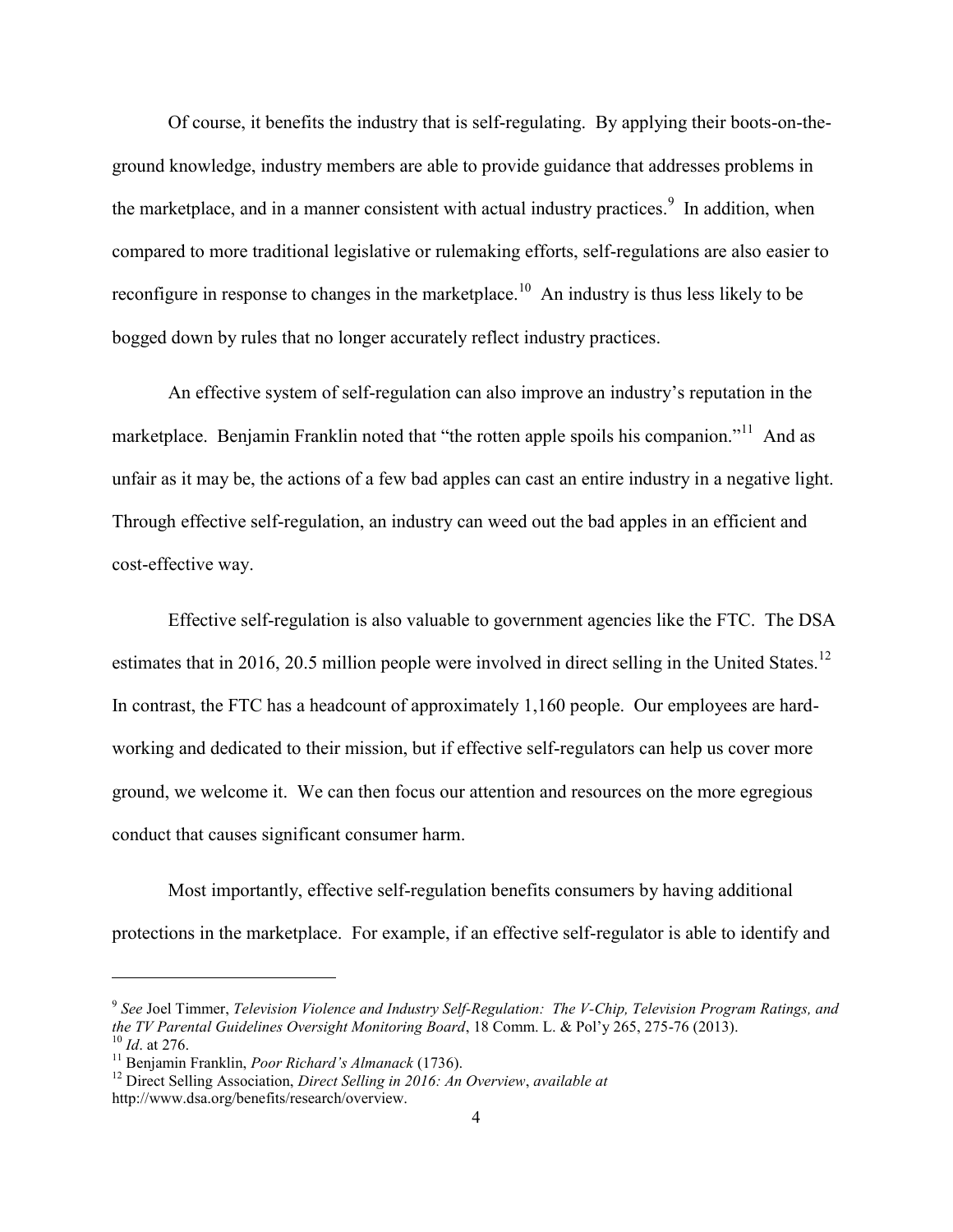address bad practices early on, consumers are better off. Likewise, if effective self-regulation can lower compliance or regulatory costs, those savings may be passed along to the consumer. These and other benefits of effective self-regulation are why the FTC has a long-standing tradition of support. $^{13}$ 

The key to these benefits, however, is that the self-regulation must be effective. Ineffective self-regulation can cause more harm than good. Poorly structured or wrongly motivated self-regulatory frameworks can create serious problems for consumers and the marketplace. So let me share some of the characteristics I see of effective self-regulation contrasted with characteristics of ineffective self-regulation.

First, an effective self-regulatory framework must be adequately funded and maintain sufficient independence from the industry members. Self-regulation becomes less effective when it is overly dependent on its member firms' financial influence or if it is simply the alterego of the entities it is supposed to be regulating. In these circumstances, the self-regulation becomes, as some commentators have put it, the fox in charge of the hen house.<sup>14</sup>

Second, an effective self-regulatory framework produces principles that are clear, meaningful, and fair, and employs effective enforcement mechanisms to back up those principles. Rules or principles that are insufficiently rigorous or are too indefinite do not provide any actual protections for consumers. Likewise, without an effective enforcement mechanism, a self-regulatory framework is in danger of becoming toothless.<sup>15</sup>

<sup>13</sup> *See, e.g.,* Federal Trade Commission, *Cross-Device Tracking*, at 11 (2017) *available at*  https://www.ftc.gov/reports/cross-device-tracking-federal-trade-commission-staff-report-january-2017; *see also*  Majoras, *supra* note 8.

l

<sup>14</sup> *See* Timmer, *supra* note 9, at 277.

<sup>15</sup> *See id*.at 278-79.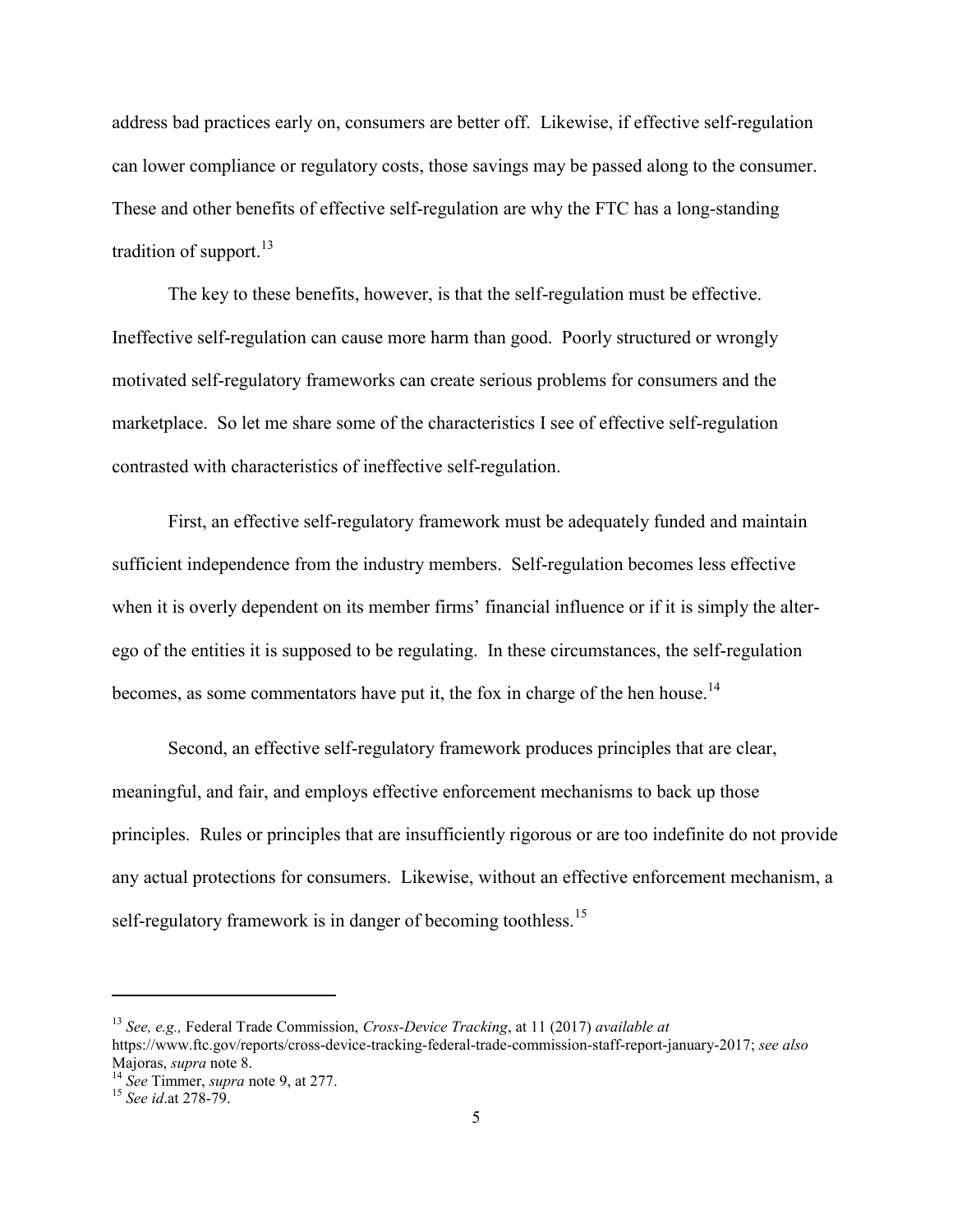The final point I'll discuss today, although this certainly is not a complete list, is that an effective self-regulation framework is motivated by protecting consumers. We must recognize that self-regulators may have mixed motives. They may want a weak self-regulatory framework, one that simply serves as cover if trouble arises. In that circumstance, the self-regulation is nothing more than window dressing.<sup>16</sup>

Effective self-regulation, of course, takes commitment and buy-in from the industry. But the FTC also has a role it can play in building up effective self-regulation. In particular, there are three actions the agency can employ to ensure that industry, the government, and consumers all benefit from self-regulation.

First, the most effective frameworks are those backstopped by robust, yet judicious, use of government regulatory powers.<sup>17</sup> When there is a viable threat of government intervention, more companies are likely to join and adhere to self-regulatory principles.

A robust, yet judicious, application of government oversight also ensures that selfregulation is more than just window dressing. Self-regulators are more likely to take their responsibilities seriously if they know the government is watching and willing to act.

You may have noticed I emphasized that the use of the government enforcement powers should be both robust *and* judicious. Over-zealous government involvement can diminish industry members' participation in the self-regulatory system, which reduces the system's

l

<sup>16</sup> *Id*. at 277-78; *see also* Jodi L. Short, *Self-Regulation in the Regulatory Void: "Blue Moon" or "Bad Moon"?*, 649 Annals Am. Acad. Pol. & Soc. Sci. 22, 24 (2013).

<sup>17</sup> Short, *supra* note 16, at 25-26.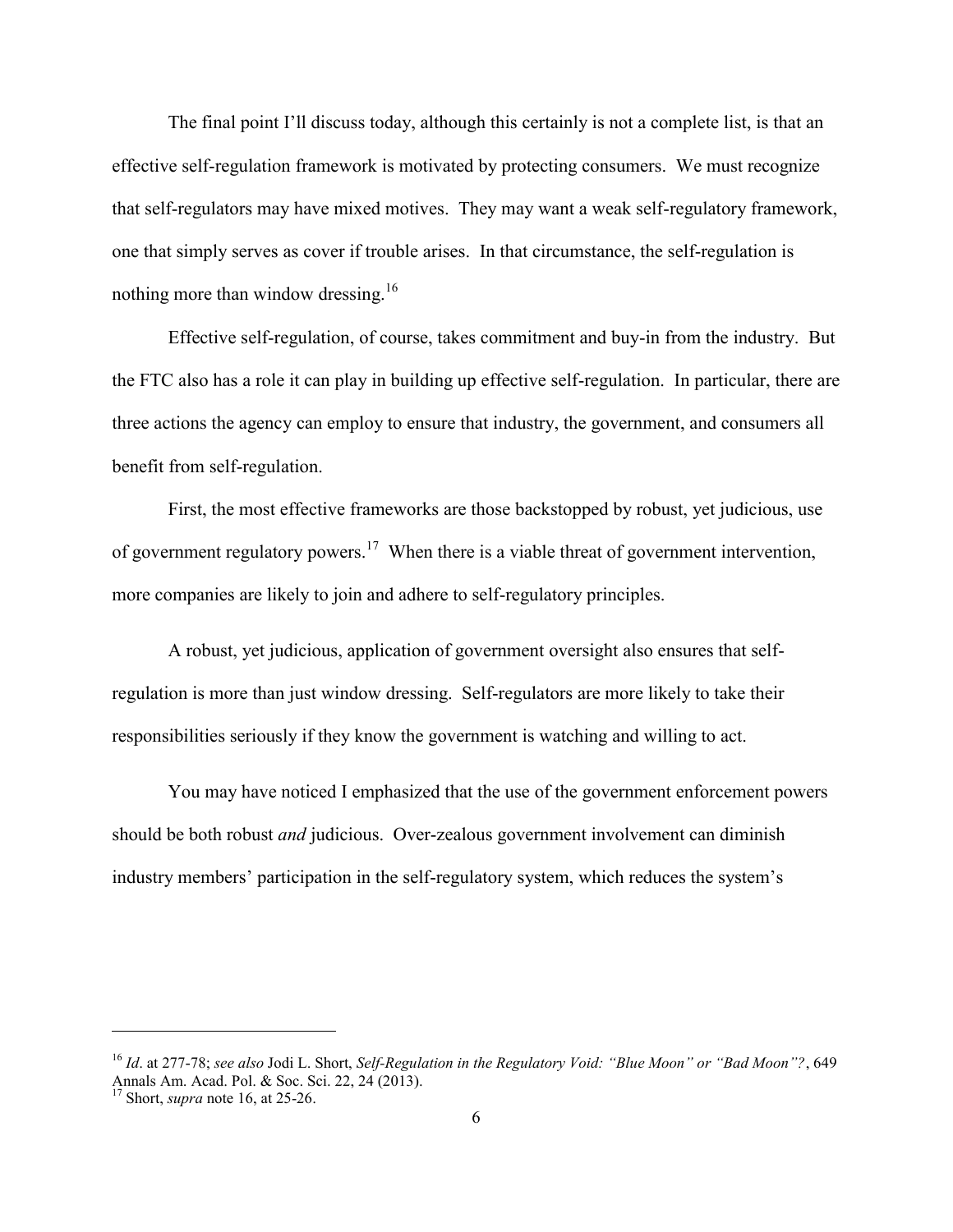effectiveness. Businesses that believe government action is inevitable will not participate or invest in self-regulation.<sup>18</sup>

This issue raises an important question for the FTC about where we should draw the line between robust and judicious. Continuing the use of our case-by-case enforcement process, which we have been using for a hundred years now, is a good starting point. This *ex post* enforcement generally addresses specific misconduct causing specific harm. Such a practice limits the potential unintended consequences that can result from one-size-fits-all regulatory action.

My second action item for the FTC is to communicate with self-regulators. Consumers are best served when the FTC and self-regulators work closely to share concerns and priorities, as well as to identify emerging problems in the market that may harm consumers.<sup>19</sup> Such discussions will protect consumers and ensure that self-regulatory principles are complying with the FTC's guidance and viewpoints.

The FTC and the DSA have a good working relationship, and for that, I thank you. We'll continue to cultivate that relationship because the better we understand each other's positions, the better we will be able to serve consumers.

In furtherance of that goal, I would like to provide some clarity on three questions relating to multi-level marketing that have arisen lately. First, as you are no doubt aware, the FTC has recently reached well-publicized settlements with some multi-level marketing operations. One question we have been getting is whether the orders arising from those settlements apply to the entire industry. The answer to that question is no. Orders arising from

 $\overline{a}$ 

 $18$  *Id.* 

<sup>19</sup> *See id*. at 24.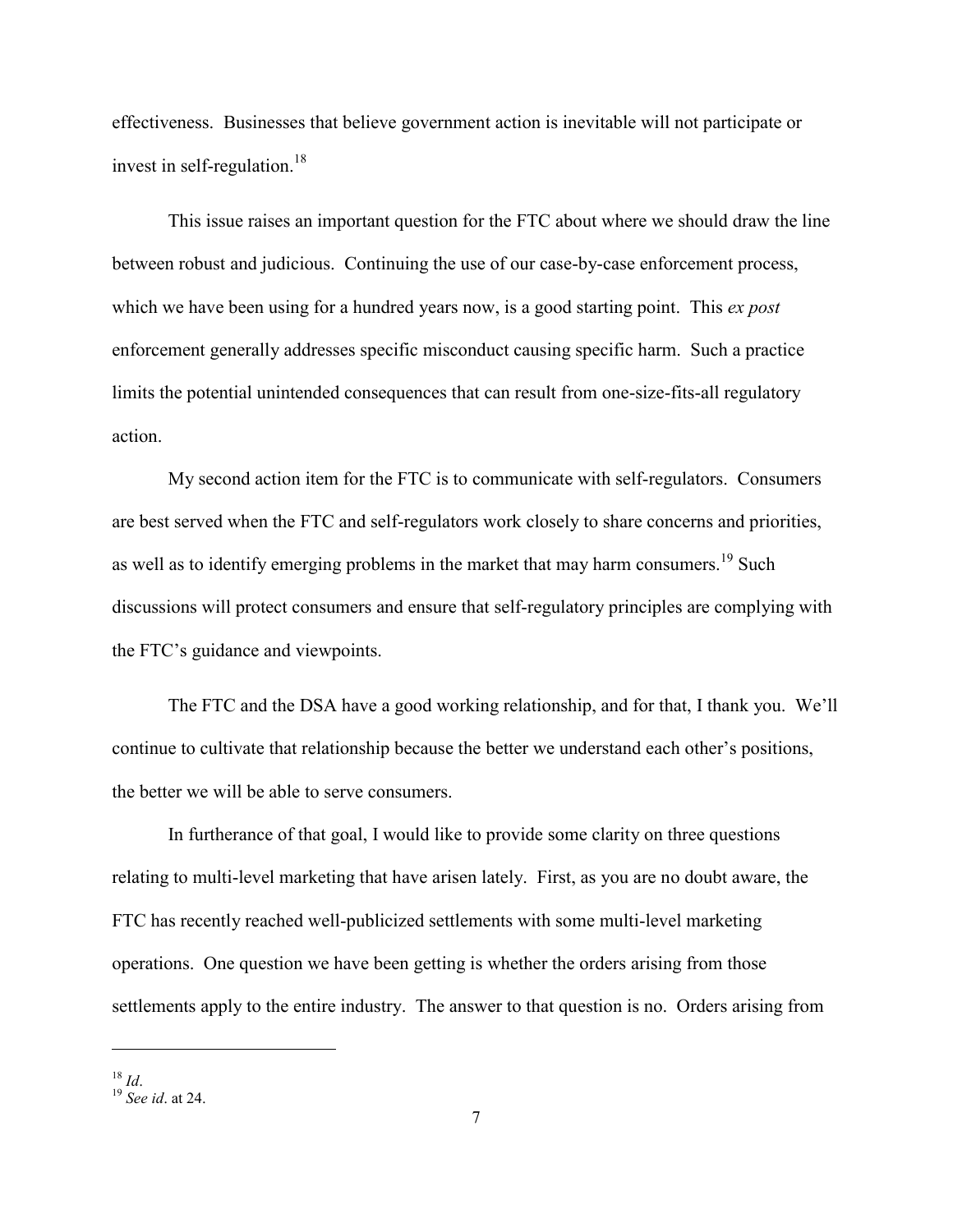FTC settlements are binding only on the entities and individuals identified by the order. The orders may, of course, provide industry participants with additional data points on, for example, business structures that the FTC believes comply with the law. But that's not to say the structures outlined in those orders are the *only* way the FTC believes companies can comply.

A second question is whether the FTC assumes or believes that every multi-level marketing company is a pyramid scheme. The answer to that question is also no. As I noted earlier, we recognize the direct selling model has a lot to offer the marketplace and consumers. Most companies are honest and want to comply with the law. Our goal, one that I think we share jointly with the DSA, is to weed out the bad actors so the direct selling industry can thrive in an open and efficient market.

That leads to the final question I wanted to touch on today – what the characteristics of a pyramid scheme are in the FTC's eyes. At the risk of getting into too much legalese, the FTC described an unlawful pyramid scheme in our case against Koscot Interplanetary Inc. back in 1975. Most courts have adopted that description and it's the description we have used in our recent cases. Under that description, unlawful multi-level marketing structures are "characterized by the payment by participants of money to the company in return for which they receive (1) the right to sell a product and (2) the right to receive, in return for recruiting other participants into the program, rewards which are unrelated to the sale of the product to ultimate users." $^{20}$ 

I fully understand that there are a lot of nuances packed into that description. As many of you are aware, I have instructed FTC staff to meet with various stakeholders, including the

 $\overline{\phantom{a}}$ 

<sup>20</sup> *In re Koscot Interplanetary, Inc.*, 86 F.T.C. 1106, 1180 (1975).